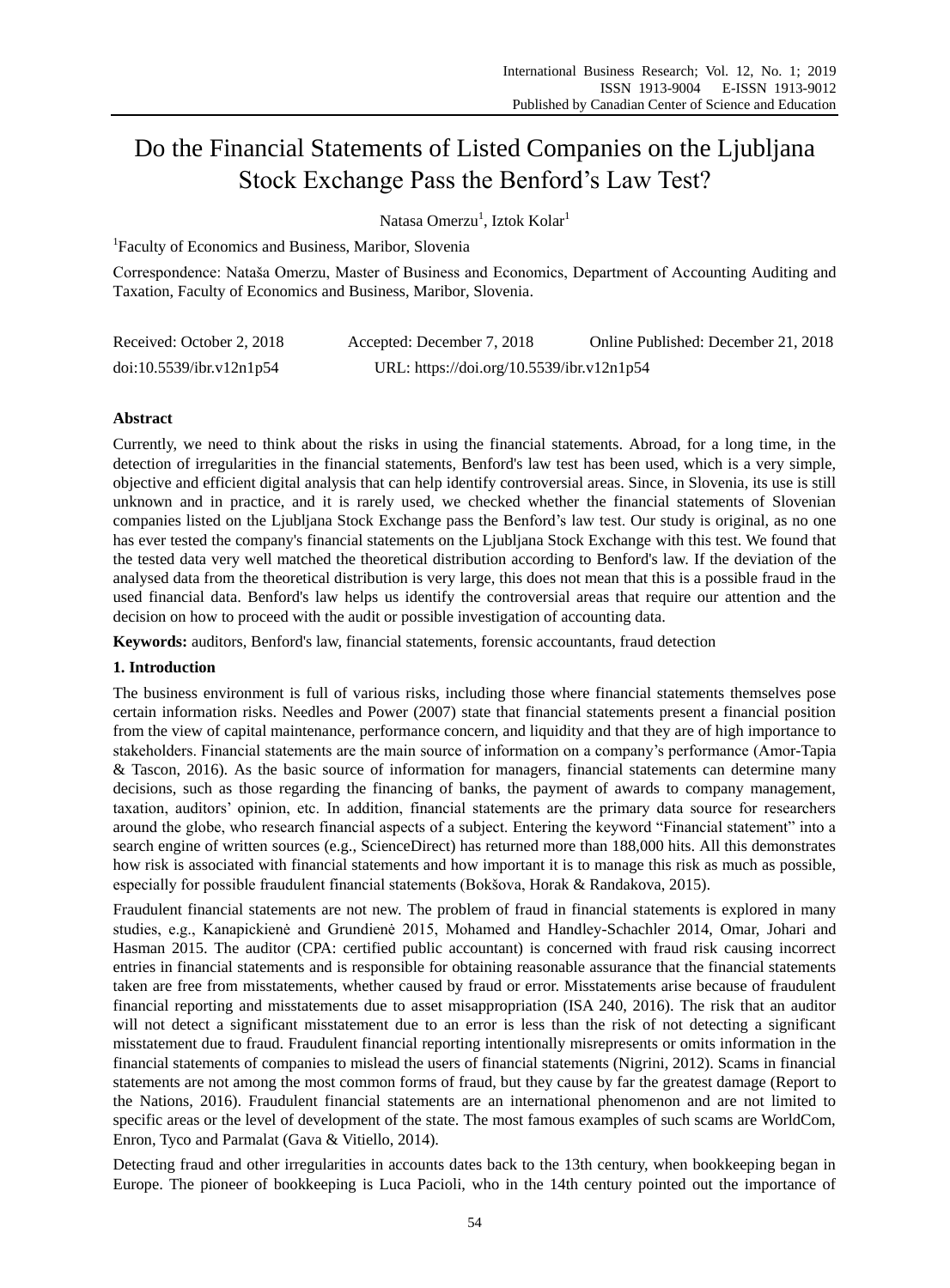accuracy in recorded business transactions. Philip Ford is a famous example of someone who pawned large sums of money with fake financial statements in 1700. Forensic accounting has developed for the purpose of detecting a fraudulent financial statement (Boronico, Harris & Teplitsky, 2014) and is the discipline of investigating crimes by collecting evidence from their existence in accounting.

A wide range of methods exists to detect fraud in financial statements. Larger companies can use more expensive and more complex inductive approaches that are used to analyse large databases. On the other hand, small businesses strive for relatively cheaper and simpler deductive approaches (Moore & Benjamin, 2004).

Traditional methods of detecting fraud usually begin with the detection of anomalies or the indication that something is not right in a set of financial data, using tests of mathematical logic controls. Anomalies are a sign that additional investigations, computer inquiries, and interviews need to be done. To this end, auditors use analytical techniques that allow for them to assess accounting positions without examining individual transactions. Statistical methods have become notably effective in detecting suspicious areas that indicate possible frauds. These methods mostly require advanced knowledge. Benford's law is one possible method that is not too slow and is effective. It can help auditors detect fraud, and the result of its use is time savings and lower audit costs (Asllani, 2014). It can be used as a quick test for verifying whether the information in the financial statements is trustworthy, as it shows the expected frequency distribution of the digits in each financial report. The idea of Benford's law is based on the random selection of many data, with possible deviations leading to further decisions about identifying potential fraud (Henselmann, Scherr & Ditter, 2013). Benford's law test is just one of the possible methods that can be used for detecting fraud in financial statements. Collecting data is crucial in detecting fraud. Today, most companies are using solutions accessible via the Internet. Programs such as Oracle and SAP, for example, allow for companies to perform accounting, financial and human resources activities over the Internet. This allows for greater accessibility of users, as well as greater manipulation of data (Tapp & Burg, 2001). With the continued growth and complexity of businesses and databases and accounting systems, it is becoming increasingly difficult to detect fraud without the help of analytical tools. Benford's law is therefore a powerful tool for assisting auditors and forensic experts in detecting irregularities in financial statements (Warshavsky, 2010). Studies using a Benford's law test on financial statements are few and include Mebane 2008, Judge and Schechter 2009, Mir, Ausloos and Cerqueti 2014.

Our research aims to determine whether the financial statements of companies listed on the Ljubljana Stock Exchange pass the Benford's law test. This will give users of the financial statements of publicly traded companies an answer as to whether they can entrust financial reporting to Slovenian companies and how the quality of their work is assessed by auditors in Slovenia. On the other hand, simply by using financial information from financial statements and using Benford's law test for a final check, the research also demonstrates how useful the Benford's law test is. A similar study was carried out in so-called major developing countries (countries of China, Brazil, India, Russia, Mexico, Indonesia, Turkey and Saudi Arabia) (Shi, Ausloos & Zhu, 2017). Our study is original, as no one has ever tested the company's financial statements on the Ljubljana Stock Exchange with the Benford's law test, and second original contribution of our research is findings, which are differ form other studies before.

The compatibility of the data studied with Benford's law is usually ascertained by testing the hypothesized null assumption (H0). The null assumption (H0) claims that the data are in accordance with Benford's law. Rejecting the null assumption means that it is possible to manipulate data, while accepting it confirms the truth of the data analysed. However, a small statistical deviation cannot be considered as an indicator of poor quality of data. Therefore, a distinction should be made between the statistical and economic meanings of the results (Rauch, Göttsche, Brähler & Engel, 2011). Cleary and Thibodeau (2005) explain that a revision involving analysis using Benford's law can be based on statistical assumptions that dramatically increase the likelihood of Type I error. A Type I error is a rejection of the null assumption when it is true. The null assumption means, as already mentioned, that there are no differences between the actual (theoretical) and the acquired shares. If we accept the null assumption, it means that there was no deception, and if we reject a null assumption, there are four possible explanations:

- the data do not follow Benford's law test because of a randomly selected sample; this is a classical Type I error,
- certain assumptions are not met (an insufficient number of data is studied, the digit 0 cannot appear in the first place in the number, etc.),
- there is a reasonable explanation for converting numbers in numbers,
- some data, in fact, suggests deception; this is a practical alternative assumption.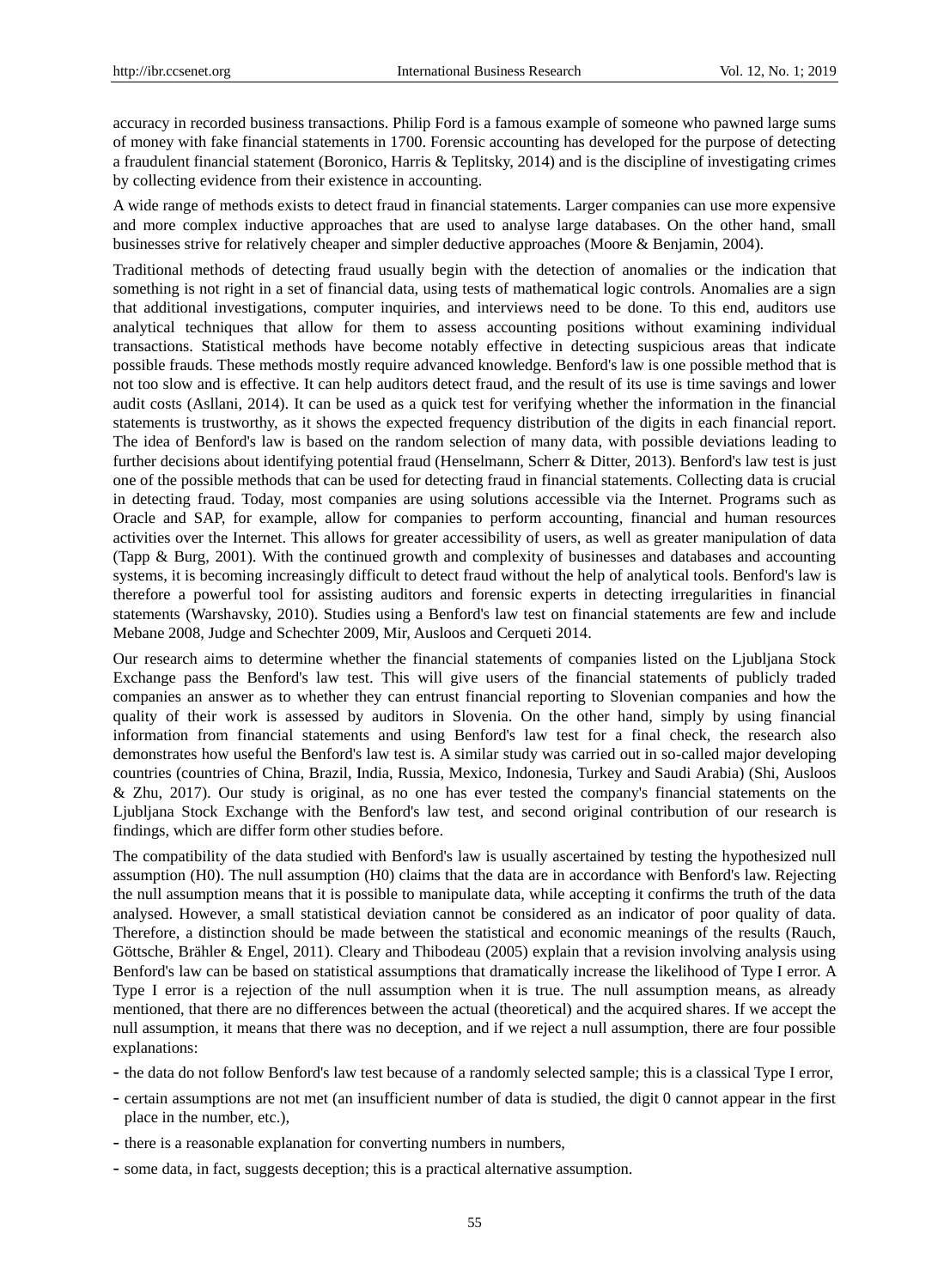Based on transient research, such as research by Shrestha (2016) and Shi, Ausloos and Zhu (2017), we set the following hypotheses:

H1: "The financial statements of Slovenian companies listed on the Ljubljana Stock Exchange pass the test of first digits of the Benford's law test"

H2: "The financial statements of Slovenian companies listed on the Ljubljana Stock Exchange pass the test of second digits of the Benford's law test"

#### **2. Method**

In business, we often encounter large volumes of data. With the advent of information technology, data processing has become simpler. Benford's law test, as a digital analysis tool, is an increasingly popular tool for detecting maladministration (fraud and error) in the financial reporting of companies and for the use of financial data for the needs of scientific research (Moore & Benjamin, 2004).

Benford's law test is a mathematical phenomenon, a special computerized data analysis method, whereby frauds, deviations, and irregularities can be detected in data sets. All programs or all software tools for database processing (ACL for the Windows environment, dBase, Paradox, Access or Excel which are programs from Microsoft) are used to implement Benford's law. Auditors (CPAs) can successfully apply Benford's law test in their work, but its use is still quite unknown and in practice is rarely ever used (Skitek, 2000). The task of the auditor is to determine the reasons for deviations in the findings of the analysis of the data taken from Benford's law test (Skitek, 2000).

Nigrini (2012) states that the probability of occurrence of the first digit is obtained by means of a mathematical formula:

$$
P(d_1) = \log_{10} \left( 1 + \frac{1}{d_1} \right); \quad d_1 \in (1, 2, 3, 4, 5, 6, 7, 8, 9) \tag{1}
$$

Our numerical system uses digits from 0 to 9. If we take the number 582 for example, the first digit is 5, the second digit is 8 and the third digit is 2 in the number (Warshavsky, 2010).

Nigrini argues that the first digit test is best used for larger numbers containing six or more digits (Hickman & Rice, 2010). The likelihood that a digit appears on the first four digits of the number is shown in Table 1.

| Count    | in $%$                   |           |           |           |  |
|----------|--------------------------|-----------|-----------|-----------|--|
|          | 1st place                | 2nd place | 3rd place | 4th place |  |
|          | $\overline{\phantom{0}}$ | 11.968    | 10.178    | 10.018    |  |
|          | 30.103                   | 11.389    | 10.138    | 10.014    |  |
|          | 17.609                   | 10.882    | 10.097    | 10.010    |  |
| 3        | 12.494                   | 10.433    | 10.057    | 10.006    |  |
|          | 9.691                    | 10.031    | 10.018    | 10.002    |  |
|          | 7.918                    | 9.668     | 9.979     | 9.998     |  |
| 6        | 6.695                    | 9.337     | 9.940     | 9.994     |  |
|          | 5.799                    | 9.035     | 9.902     | 9.990     |  |
| 8        | 5.115                    | 8.757     | 9.864     | 9.986     |  |
| Q        | 4.576                    | 8.500     | 9.827     | 9.982     |  |
| Together | 100                      | 100       | 100       | 100       |  |

Table 1. Probability of occurrence of a digit in different places in a number

*Note.* Data source: Nigrini, 2012.

Table 1 shows that there is a 30.103 % probability that digit 1 appears in the first place in the number and an 11.389 % probability that digit 1 appears in the second place in the number. For digit 1 to appear in the third place in number, the probability is 10.138 %. There is a 17.609 % probability that digit 2 will appear first in the number and a 10.882 % probability that it will appear in the second place in the number. For digit 2 to appear in the third place in the number, the probability is 10.097 %. If the actual distribution of figures from the set of data studied does not correspond to the distribution under Benford's law, there is reason to suspect that these are manipulative data that are the result of a human intervention in the financial statements. This information requires further investigation and a finding of whether it is a fraud (Asllani, 2014).

Benford's law is much more than a phenomenon of the first digit. It is also not just a mathematical formulation or an interest in the writing of numbers. It is the result of the distribution of various types of financial and scientific phenomena. However, it is not a lie detector, and we cannot always conclude that data that are not in accordance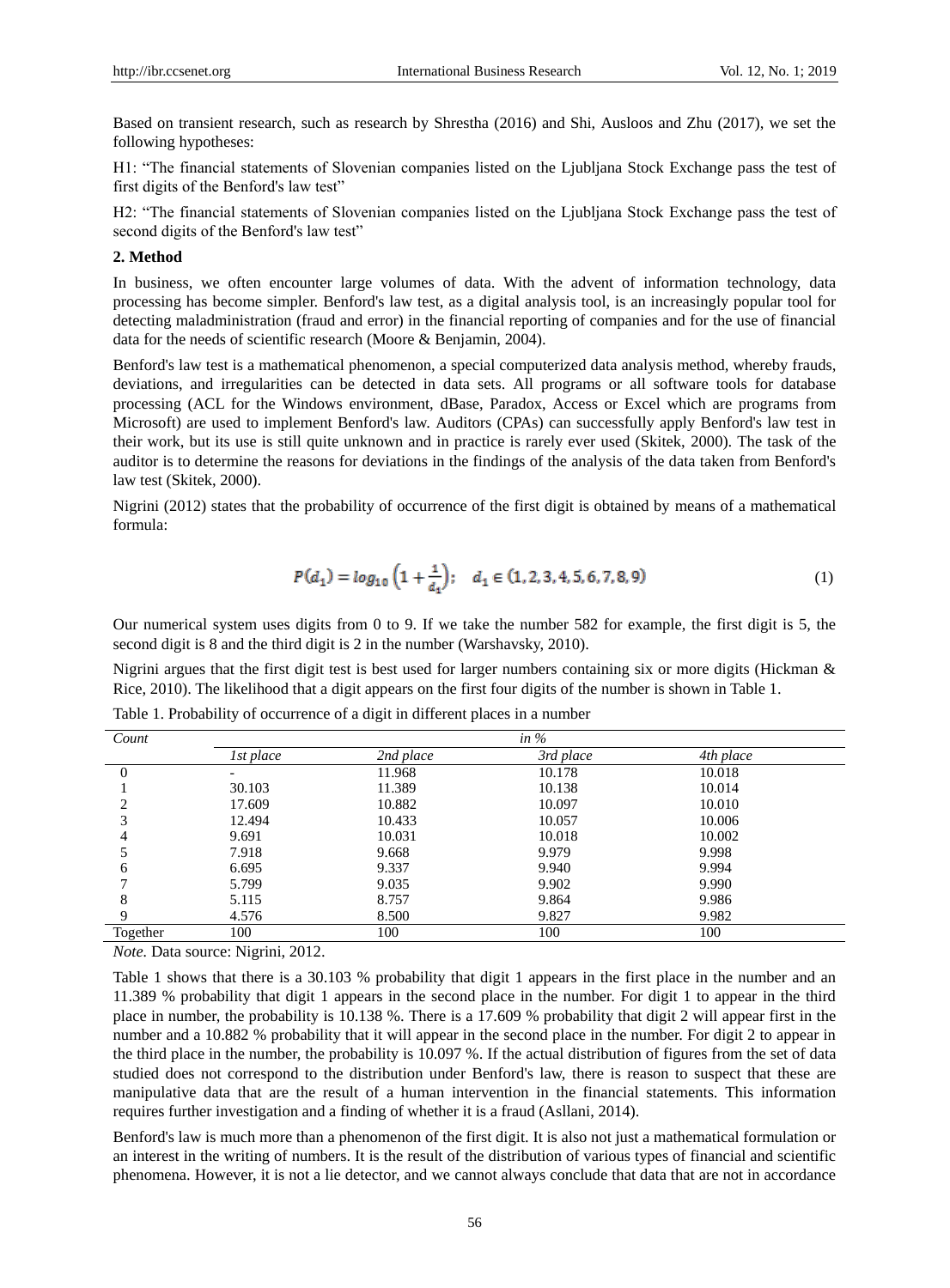with Benford's law are fraudulent (Nigrini, 2012). There is no miracle to detect fraud, but it is a useful test and a potential indicator of possible further investigations in detecting fraud in data sets (Goulding, 2013). It is an effective analytical tool for detecting irregularities and deviations in the analysis of data, for example, in the company businesses (Karavardar, 2014).

Benford's law posits that the probability of occurrence of digits in different places logarithmically decreases when the digit value increases. This contrasts with intuition, which states that digits are evenly distributed. Therefore, Benford's law is primarily used as a means of identifying falsified data (Tolle, Budzien, & LaViolette, 2000). It is also used as a forensic tool to compare the actual frequency of digits with expected frequencies (Moore & Benjamin, 2004).

The guideline for defining Benford's law was the belief that individuals are inclined to invent numbers and to repeat their actions. Likewise, people and entrepreneurs do not know much about the legality of Benford's law. This finding is based on the recognition that human actions are not accidental (Warshavsky, 2010).

In 1938, physicist Frank Benford published an article on the number analysis. The law was later given his name. It monitored and investigated data from various areas of our life, such as stock market prices, profits of selected companies, financial data and more (Skitek, 2000). Hal Varian stated in 1972 that the law could be used to verify numbers in public planning decisions (Ramaswamy & Leavins, 2007). In 1994, Nigrini proved that Benford's law could be used to detect a fraud. His research finds that individuals create fraudulent numbers due to psychological and limited situations (Özer & Babacan, 2013). It is also assumed that he is the first researcher to introduce and test Benford's law in the field of accounting to detect possible frauds (Durtschi, Hillison, & Pacini, 2004).

Benford's law has thus gradually gained increasing importance in the field of auditing and forensic accounting research (Ramaswamy & Leavins, 2007). Until 1990, it was not recognized as a forensic technique for reviewing accounting data to detect possible fraud. Today, as an analytical technique, it is one of the most popular digital procedures, as it is a unique method of data analysis (Warshavsky, 2010).

Nigrini (2012) classifies Benford's law test into three groups, namely, primary tests, advanced tests and related tests. Some trials use all three tests, but most of them involve the use of various primary test methods.

Primary tests are the most important tests of Benford's law. They are divided into the first digit test, the second digit test, and the first two digits test. They can be used both in positive and negative numbers (Nigrini, 2012). The first digit test is of a high level and is used primarily for large samples. The test of the second digit is also of a high level and is used primarily for detecting bias in the data. The first two digits test gives more information than the test of the first and second digits. It is performed on smaller audit samples. This test is also the most recommended for analysis, except in special situations with small data sets. It is also useful for detecting bias in fake and duplicate figures (Nigrini, 2012).

Goulding (2013) mentions a test of the first three digits. The test is very precise and focuses on a set of data studied. The results are more difficult to explain and can give many false alarms. They are mainly used by those who are more experienced.

Advanced tests can be carried out with or without primary tests (Nigrini, 2012). We know of a total sum test and a second-order test. The total sum test addresses numbers with the first two digits from 10 to 99. Its goal is to detect an abnormally large or medium number of numbers with the same two first digits (Nigrini, 2012). The second-order test is quite new and analyses the differences between the numbers listed in the data set. It can be used for any set of data and is a recommended tool for internal auditors. Both advanced tests are meant to detect irregularities (Nigrini, 2012).

Related tests are not truly bench tests of Benford's law, but tests are associated with patterns of digits and numbers (Nigrini, 2012). We share them in a number-duplicity test, the last two digits test and a model of distorted factors (Nigrini, 2012). The result of the duplication test shows us which numbers appear most frequently and how often they occur. It is built on the first digit and sum test and is suitable for forensic research. The last two digits test is used to detect irregularities in numbers on the right (Nigrini, 2012). It is also used when the perpetrator of fraud deceives the numbers, and thus, the last two digits are 0 and 0 (Warshavsky, 2010). The distorted factor model is aimed at detecting tax evasion and showing whether lower or higher digits are prevalent (Nigrini, 2012).

The most commonly used tests are the first digit test, the second digit test, and the first two digits test. As already mentioned, the test of the first digit compares the actual probability of the occurrence of the digit in the first place in a number with the theoretical probability under Benford's law. This test will guide the forensic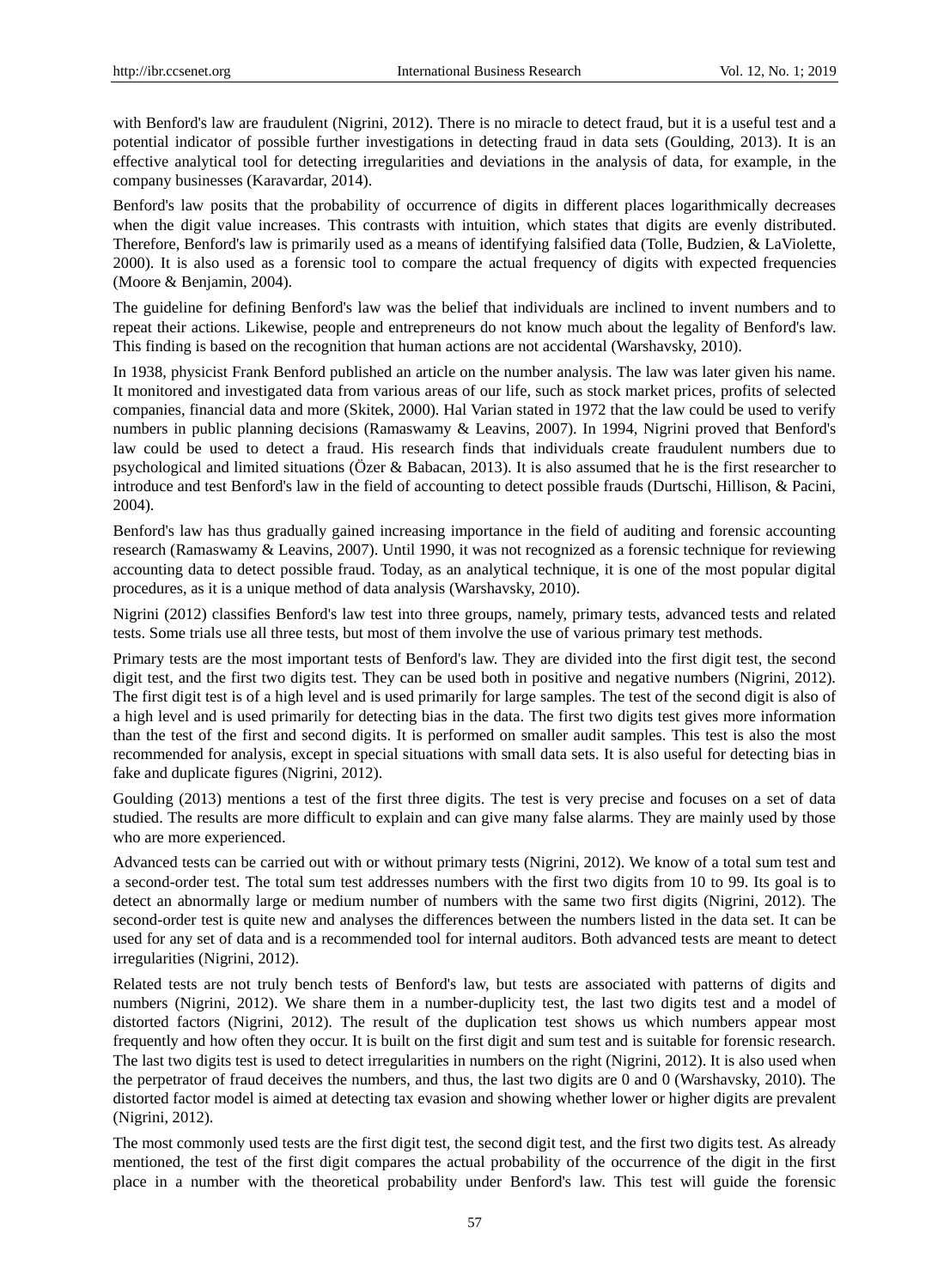accounting expert in the right direction and show the possible anomalies in the data. The test of the second digit is very similar to the first digit test and helps the forensic accounting professional to identify any irregularities in the analysed data. The first two digits test is a somewhat more in-depth investigation, as it checks the likelihood of the first two digits being numbered. The above test identifies any irregularities that are not detected by the first digit test or the test of another digit. It is also possible to use a test of the first three digits in which combinations of numbers from 100 to 999 are possible (Warshavsky, 2010).

The Benford's law test has been successfully used to detect fraud in the field of accounting and taxation. Spectacular examples of counterfeiting in the international research system are also emerging, indicating that dishonesty and fraud also occur in science. Regardless of all of this, Benford's law is a useful instrument in detecting fraud and manipulation in quantitative economic research. Benford's test does not provide preventive evidence of possible irregularities, but it can help identify which documents need to be examined and paid more attention (Tödter, 2009). Boronico, Harris, and Teplitsky (2014) argue that Benford's law can be used to verify claims on an insurance company, corporation tax, employee cost reports, invoices, paid receivables and fixed accounts. Nigrini (2012) believes that the use of Benford's fraud detection law in financial statements can be problematic, as only one or two numbers can change in the entire set of data, which is difficult to detect (Nigrini, 2012).

The analysis using Benford's law can be done directly with Excel. For the successful implementation of Benford's law, relevant data with values formed by a mathematical combination of numbers from multiple distributions, large numbers such as hundreds, thousands, tens of thousands, etc., and a large set of data and data that do not contain minimum and maximum values are used. Data with these characteristics are very commonly used in accounting (Boronico, Harris & Teplitsky, 2014).

Business accounts are publicly available and often subject to auditing to provide an independent and impartial opinion in accordance with professional ethical audit principles and other audit rules. From the website of the Ljubljana Stock Exchange<sup>1</sup> (2004-2010), we obtained a list of securities, that is, the data on which Slovenian companies are listed on the stock exchange. We have imported their financial statements from the  $GVIN<sup>2</sup>$ website (for three years – 2011, 2012 and 2013) to Excel. Imported data were then merged into Excel by year, separating balance sheets and income statements. Due to the comparability of the data, only those companies that are active and submitted financial statements with items in them were considered. The surveyed sample thus contains 44 companies listed on the Ljubljana Stock Exchange and have auditors opinion (CPA's) on financial statements. These companies are:

- Aerodrom Ljubljana, d.d.,
- Intereuropa, globalni logistični servis, d.d.,
- Istrabenz, holdinška družba, d.d.,
- Krka, tovarna zdravil, d.d.,
- Luka Koper, pristaniški in logistični sistem, d.d.,
- Poslovni sistem Mercator, d.d.,
- Nika, investiranje in razvoj, d.d.,
- Petrol, slovenska energetska družba, d.d.,
- Salus, promet s farmacevskimi, medicinskimi in drugimi proizvodi, d.d.,
- Terme Čatež, d.d.,
- Cetis, grafične in dokumentacijske storitve, d.d.,
- Cinkarna, metalurško-kemična industrija Celje, d.d.,
- Gorenje, gospodinjski aparati, d.d.,
- Tovarna olja Gea, d.d.,
- Inles, proizvodnja, itženje in inženiring, d.d.,
- Intertrade Ita, podjetje za zastopanje tujih firm, d.d.,

1 <http://www.ljse.si/>

-

<sup>&</sup>lt;sup>2</sup><https://www.bisnode.si/produkti/bisnode-gvin/>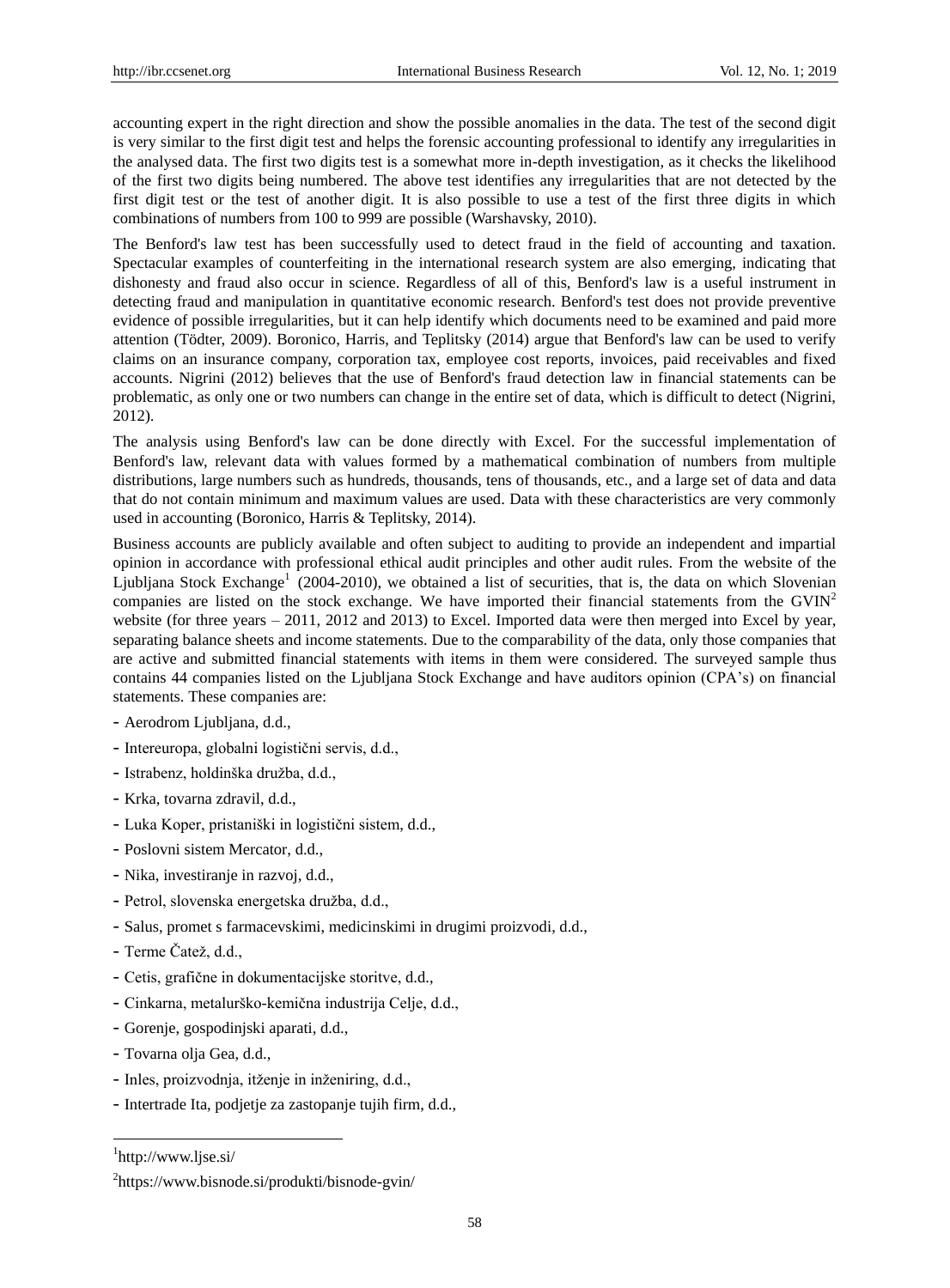- Melamin, kemična tovarna, d.d.,
- Tekstina, tekstilna industrija Ajdovščina, d.d.,
- Terme Dobrna, termalno zdravilišče, d.d.,
- Plama-pur, proizvodnja in predelava plastičnih mas, d.d.,
- Union hoteli, d.d.,
- Sava, družba za upravljanje in financiranje, d.d.,
- Pivovarna Laško, d.d.,
- Žito, prehrambena industrija, d.d.,
- Mlinotest, živilska industrija, d.d.,
- Alpetour potovalna agencija, d.d.,
- Kompas mejni turistični servis, d.d.,
- KD, finančna družba, d.d.,
- KD Group, finančna družba, d.d.,
- Delo prodaja, družba za razširjanje in prodajo časopisov, d.d.,
- Modra linija holding, finančna družba, d.d.,
- Velana, prodaja in storitve, d.d.,
- Hram holding, finančna družba, d.d.,
- Triglav naložbe, finančna družba, d.d.,
- Nama, trgovsko podjetje, d.d.,
- M1, finančna družba, d.d.,
- Telekom Slovenije, d.d.,
- KS Naložbe, finančne naložbe, d.d.,
- Sivent, ustanavljanje, financiranje in upravljanje družb, d.d.,
- Datalab Tehnologije, d.d.,
- AG, družba za investicije, d.d.,
- Zdravilišče Rogaška, zdravstvo, hoteli, turizem in upravljanje holding družb, d.d.,
- Alta Skupina, upravljanje družb, d.d. in
- Unior, kovaška indrustrija, d.d..

We have found that duplicate data are occurring for individual companies. Duplicates are present mainly due to different levels of items in the financial statements. These need not be removed, as this would reduce the effectiveness of further analysis. As we already know, digit 0 cannot appear in the first place in the number since a number never starts with the digit 0. After the data review, we can see that all imported financial statements, both the statement of financial position and the profit and loss accounts, do not contain all items. If an item does not appear for individual companies, the number is 0 in its place. For further analysis of the implementation of Benford's law, all the number 0s, as well as empty cells in Excel, had to be removed.

Goulding (2013) states that the following three statistical methods can be used to analyse the conformity of the data studied by Benford's law:

- 1. Chi-squared  $(\chi^2)$ ,
- 2. -statistics and
- 3. average absolute deviation.

Usually, the Chi-squared test is used to check and determine whether the analysed data are in accordance with Benford's law test or whether they are an anomaly, that is, a deviation from the law. The interesting feature of this law is that the results are more reliable if we analyse the entire population, rather than selecting data based on sampling (Ramaswamy & Leavins, 2007). Quick and Wolz (2005) define a significant deviation of the data studied from Benford's law. If this is found, it is important to find the reasons for the deviation. The user of the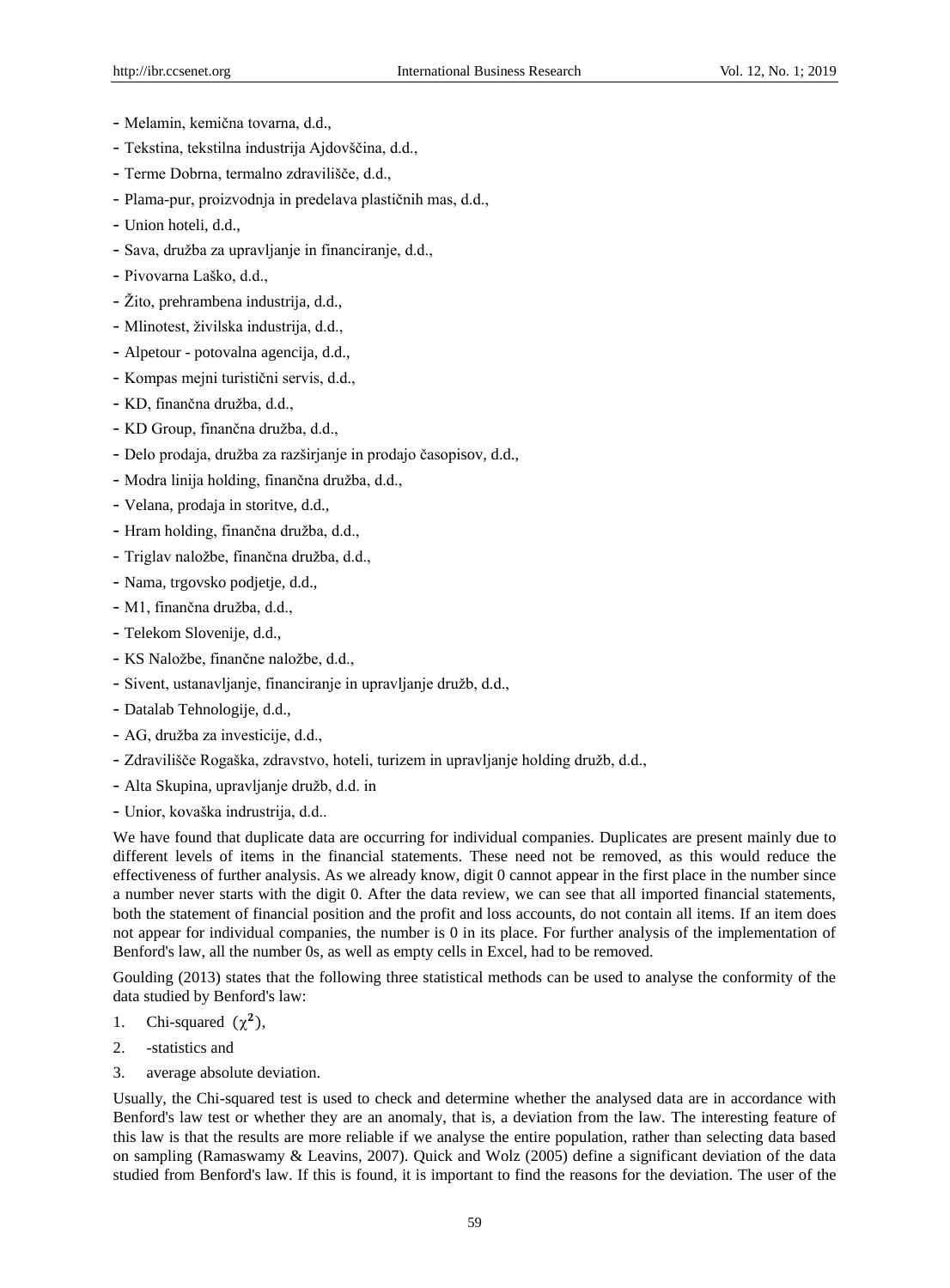test can notice that some digits in the number appear more often than others, which may result from the selection of the sample or may indicate fraud (Quick & Wolz, 2005).

To test H1 and H2, we used the Chi-squared test, in which we compared the observed distribution of data with the theoretical distribution. We determine whether there are statistically significant differences in the deviation of the actual frequency from the expected frequencies according to Benford's law.

We determined the level of characteristics and risk level ( $\alpha$  = 0.05). This means that there is a 5 % probability of a mistake being made if we reject a zero-sum assumption with a statistical decision in favour of a research assumption.

The critical values of the Chi-squared test (theoretical  $\chi^2$ ) are taken from the Chi-squared distribution table, and in addition to the chosen degree of risk, the degrees of freedom (SP) are taken into account. For larger SPs, when setting the critical value  $\chi^2$ , we help with the CHIINV function in Excel. Degree of freedom (SP) = (number of lines  $-1$ )  $\times$  (column number  $-1$ ).

Based on the actual (empirical) data  $(f_0)$  and theoretical frequencies  $(f_t)$  in Excel, calculate the risk level (p) and the Chi-squared value  $(\chi^2)$ . The risk level (p) is calculated using the CHIQ.TEST function, and the Chi-squared value is calculated using the following equation.

$$
\chi^2 = \sum \frac{(f_0 - f_t)^2}{f_t} \tag{2}
$$

We carried out Benford's law test, the first digit and the second digit test, and calculated the Chi-squared to verify whether the actual data are in accordance with Benford's law, as shown below.

#### **3. Results**

The financial statements of the companies selected in the sample contain 10 108 data. It is a large sample of data, which enables greater reliability of the Benford's law test. At this point, we would like to point out that in the financial statements there are also one-digit numbers that do not contain the second and subsequent digits. Therefore, in the first digit test, all 10 108 data were analysed, while only 10 089 data were analysed in the second digit test. There were 19 numbers that contained only one digit and therefore were excluded at H2.

The test of statistically significant differences between the expected and actual frequency of individual digits is performed in the chapter on the verification of hypotheses. Below, we present only the results of the first test and the test of the second digit.

a) The first digit test

Table 2. The first digit test

| Count    | Sample frequency | <i>Theoretical shares</i><br>$(in \%)-Benford's law$ | <i><b>Obtained</b></i><br>shares<br>$(in \%)$ | The difference between the<br>acquired shares and<br><i>theoretical shares</i> |
|----------|------------------|------------------------------------------------------|-----------------------------------------------|--------------------------------------------------------------------------------|
|          |                  |                                                      |                                               |                                                                                |
|          | 3054             | 30.103                                               | 30.214                                        | 0.111                                                                          |
|          | 1819             | 17.609                                               | 17.996                                        | 0.387                                                                          |
|          | 1316             | 12.494                                               | 13.019                                        | 0.526                                                                          |
|          | 1021             | 9.691                                                | 10.101                                        | 0.410                                                                          |
|          | 767              | 7.918                                                | 7.588                                         | $-0.330$                                                                       |
| 6        | 636              | 6.695                                                | 6.292                                         | $-0.403$                                                                       |
|          | 556              | 5.799                                                | 5.501                                         | $-0.299$                                                                       |
| 8        | 483              | 5.115                                                | 4.778                                         | $-0.337$                                                                       |
|          | 456              | 4.576                                                | 4.511                                         | $-0.064$                                                                       |
| Together | 10 108           | 100                                                  | 100                                           |                                                                                |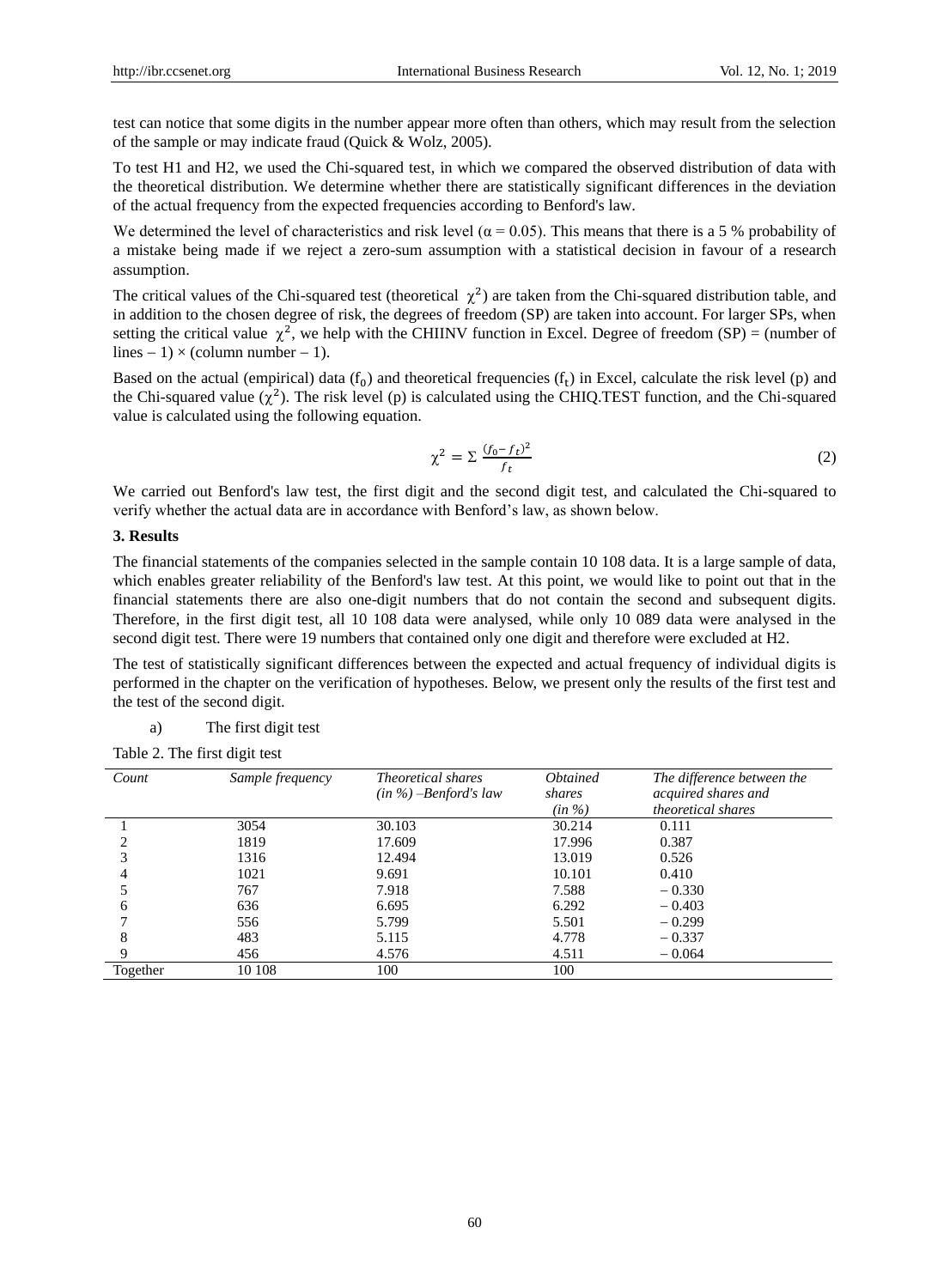



Table 2 and Figure 1 show that during the entire period under study. The largest deviation of accounting data from Benford's law was the digit 3. which was 0.526 % more than expected. Then followed by the digit 4. which starts with 0.410 % more numbers. The minimum deviation from the theoretical distribution can be detected when the first digit 9 occurs. Until the first digit 4 occur. The obtained proportions are slightly higher than the theoretical ones and from the first digit 5. they are slightly smaller. In general, in the whole set of analysed data. No number in the first place in number deviates from Benford's law by more than 1 %, which shows a good match with it.

b) Second digit test

| Count                         | Sample    | Theoretical shares (in $\%$ ) - | Profits received | The difference between the acquired shares |
|-------------------------------|-----------|---------------------------------|------------------|--------------------------------------------|
|                               | frequency | <b>Benford's law</b>            | (in %)           | and theoretical shares                     |
| $\Omega$                      | 1232      | 11.968                          | 12.211           | 0.243                                      |
|                               | 1153      | 11.389                          | 11.428           | 0.039                                      |
| $\mathfrak{D}_{\mathfrak{p}}$ | 1050      | 10.822                          | 10.407           | $-0.415$                                   |
| 3                             | 1131      | 10.433                          | 11.210           | 0.777                                      |
| 4                             | 1004      | 10.031                          | 9.951            | $-0.080$                                   |
|                               | 1035      | 9.668                           | 10.259           | 0.591                                      |
| 6                             | 893       | 9.337                           | 8.851            | -0.486                                     |
|                               | 874       | 9.035                           | 8.663            | $-0.372$                                   |
| 8                             | 899       | 8.757                           | 8.911            | 0.154                                      |
| 9                             | 818       | 8.500                           | 8.108            | $-0.392$                                   |
| Together                      | 10 0 89   | 100                             | 100              |                                            |



Figure 2. Graphic display of the second digit test

Table 3 and Figure 2 show this deviation of the second digit of the data studied throughout the period from Benford's law. We can see that the deviation is also the highest in the second digit 3 in the numbers. If we consider the findings of the first digit test all the numbers starting with the digit 3 and all the numbers that have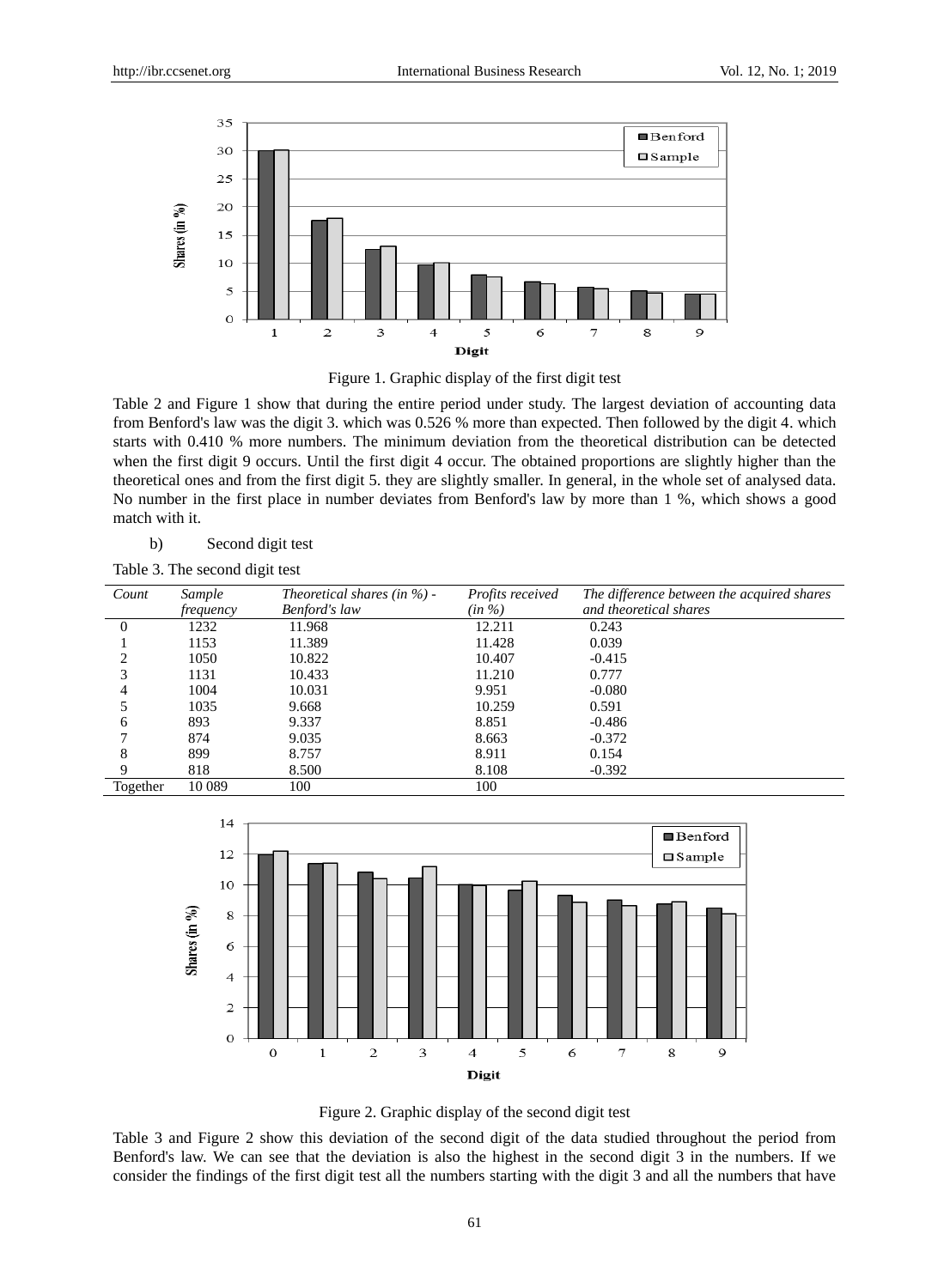the digit 3 in second place also must be studied in greater detail. For example such a number could be 33. The smallest deviation was found in the occurrence of digits 4 at the second place in numbers. This deviation is only 0.080 % which is lower than the theoretical distribution. Similarly no larger deviation of 1 % can be detected in the second digit test.

We tested the following hypotheses:

H1: "The financial statements of Slovenian companies listed on the Ljubljana Stock Exchange pass the test of first digits of the Benford's law test"

H2: "The financial statements of Slovenian companies listed on the Ljubljana Stock Exchange pass the test of second digits of the Benford's law test"

We set the null assumption (H0), which states that the total test data is on average consistent with the first digit test according to Benford's law (there is no statistically significant difference between the empirical and theoretical results). In contrast to the null assumption (H0) the indirect research assumption (H1) says that the entire test data do not pass the first digit test according to Benford's law suggesting the possible manipulation of data (there is a statistically significant difference between empirical and theoretical results). We did the same for the second digit test. The results are shown in the following tables.

Table 4. The results of examining the H1 and H2

|                                   | First digit test (H1)                                                           | Test of other digits (H2) |
|-----------------------------------|---------------------------------------------------------------------------------|---------------------------|
| Rate of characteristic $(\alpha)$ | 0.05                                                                            | 0.05                      |
| Theoretical $\chi^2$              | 15.507                                                                          | 16.919                    |
| The degree of freedom             |                                                                                 |                           |
| Calculated $\chi^2$               | 0.125                                                                           | 0.177                     |
| Calculated risk level (p)         | 1.00                                                                            | 1.00                      |
| Findings                          | Calculated < theoretical and $p > 0.05 \rightarrow$ we accept the assumption H0 |                           |

From Table 4. we can see that in the first digit test and in the second digit test. There is no statistically significant difference between the empirical and theoretical results. The risk of rejecting the H0 presumption in a single test, although it would apply is as much as 100 %; thus. H0 assumption cannot be rejected either in the first digit test or in the second digit test. This means that the analysed data (the financial statements of Slovenian companies on the Ljubljana Stock Exchange within three years – 2011, 2012 and 2013) passed the test of the first digit and the test of the second digit according to Benford's law. Differences arising between tested and theoretical data can be attributed to random influences the variability of the variable. Therefore, we accept the original hypotheses that say that the financial statements of Slovenian companies listed on the Ljubljana Stock Exchange pass the test of the first and test of the second digit under Benford's law.

## **4. Discussion**

Currently, scams are a constant companion in entrepreneurial activity and can occur on a smaller or larger scale. Management has the primary responsibility for preventing and detecting fraud. Internal auditors, external auditors, and forensic accountants are very helpful. There are many different methods for detecting and preventing financial fraud. An effective method and analytical technique, as well as a potential indicator of possible further investigations in fraud detection is Benford's test, which posits that the probability of occurrence of smaller digits is much greater than the likelihood of occurrence of larger digits in individual places in a number. We cannot always claim that data that are not in accordance with Benford's law are fraudulent since further research is needed in this field. The recommended minimum number of data for effective analysis using Benford's law is 1.000, but the minimum sample size is not specified. For the implementation of this law there must be no minimum and maximum number, repetitive numbers and random numbers such as telephone numbers. If a scam occurs only once or for one item in financial statements it cannot be discovered through Benford's law. It is important to know that the currency of the analysed data is not relevant since Benford's law is valid regardless of the currency.

Using the Benford's law test we analysed the credibility of the financial statements of 44 companies listed on the Ljubljana Stock Exchange that operate and perform their activities. There is also digit 0 in the financial statements of the tested companies which is not relevant for conducting the analysis. The first digit test and the second digit test were carried out on all financial statements of the companies included in the sample. The data pattern contained more than 1.000 numbers which bolsters the reliability of our findings. It turned out that the tested data of Slovenian companies listed on the Ljubljana Stock Exchange passed the test under Benford's law. With the help of a Chi-squared test the hypothesis at the level of 5 % of the risk was confirmed in the introductory part. Regardless of this finding, however a few deviations from the theoretical distribution were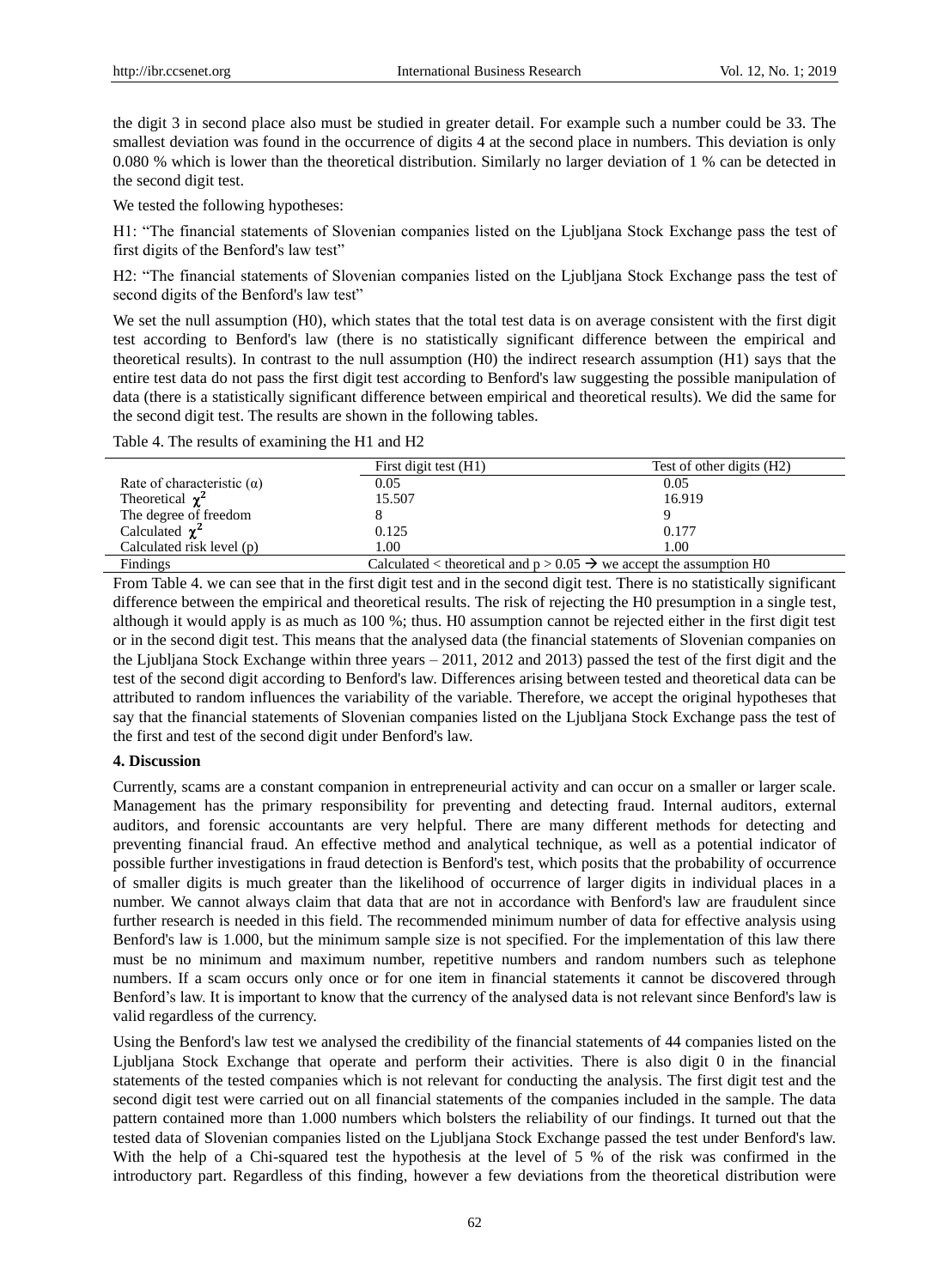revealed which would be worth analysing in more detail. Nevertheless, the financial statements of companies on the Ljubljana Stock Exchange are trustworthy which means that the auditors in Slovenia have done their job well and we can trust them as the statements due to the review of the auditors have been transposed by Benford's test to show if there are any risks in the use of financial statements and hence risk in the confidence of the preparers and supervisors of the financial statements (auditors).

Our research is in accordance with Karavarder's (2014) and Cinko's (2014) research in regard to finding no disagreement with Benford's law on the Istanbul Stock Exchange for monthly returns (over 26 years) and for daily returns (over 23 years). Thus the accounting data of listed companies on the Ljubljana Stock Exchange pass the tests of the first and second digits.

In 2016 Shrestha Ivaan carried out the "Validity of Financial Statements: Benford's Law" test where he tested the first digit, the second digit and the third digit test from year 2005 to 2014 for 20 financial statements of large companies, such as for example Amazon, Apple, Cisco, etc. The data were taken from balance sheets, income statement and cash flow statements. His peculiarity was that he also considered the emergence of the digit 0 in the first place in number. On a sufficiently large sample of data, its results are mostly in line with Benford's law. Some deviation can be identified in the execution of tests on a small data set, such as the income statement of Amazon. From the results it is evident that the greater the number of data are the more accurate the tests of Benford's law and the lower the value of the error which also indicates the greater reliability of our results.

In the Czech Republic Bokšova, Horak and Randakova (2015) in an article entitled "Financial Statements of Companies in the Czech Republic" checked compliance with the obligation to publish the financial statements of companies in the automotive industry in connection to Škoda Auto Company for the years 2011, 2012 and 2013. The selected sample was a sample of 174 random companies focusing on domestic suppliers. They considered only those companies that have regulated accounting in accordance with the Czech legislation and are not reported under IFRS and have publicly disclosed financial statements. They found that 25 companies (12.56 %) did not publicly disclose accounting information in the years studied. although this should have been done. The financial statements are the most important source of company information for external users regardless of whether the company is in excellent financial shape or bankrupt. It would be interesting to check the credibility of published financial statements through Benford's law, as well as to determine where the reason for non-disclosure of accounting data is.

To improve further research, we propose the implementation of other Benford's law test in Excel and all tests in other possible programs, with the results being meaningful to compare to our findings. We suggest choosing the largest sample possible and a longer period to study. It also makes sense for auditors who annually audit an individual company to conduct a digital analysis using Benford's law for a long period to get a sample of which areas and documents need to be looked at in more detail. This would reduce the subjective impact of the selection of the audit sample. If, for example, revenue and separate expenditure were observed separately, the probability of detection of an irregularity might increase, but a separate set of data may not satisfy the minimum requirements for the application of Benford's law. Every scam detected contributes to honest and genuine business and accounting reporting. It would be interesting to know whether other companies pass the Benford's law test. So we recommend for anyone who wants to manage the risks associated with trust in financial statements to use this test. First, we must get acquainted with the benefits of using Benford's law which will speed up its use in practice. It is also necessary to realize that Benford's law can only show those areas that require further investigation, who will, how it will be done, and whether it will be for judicial or other purposes is something to be considered later.

#### **References**

- Amor-Tapia, B. T., & Tascon, M. (2016). Separating Winners from Losers: Composite Indicators Based on Fundamentals in the European Context. *Finance a úvěr-Czech Journal of Economics and Finance, 1*(66), 70-94.
- Asllani, A. (2014). Using Benford's law for fraud detection and accounting practices. *Journal of Social Science Studies, 1*(2), 129-143. https://doi.org/10.5296/jsss.v2i1.6395
- Bisnode, D. O. O. (2015). *GVIN.com - Informator.* Retrieved from [http://www.gvin.com/GvinInformator/PagesAnalizator/Analizator.aspx?Mode=GvinSI&App=GvinInformat](https://translate.google.com/translate?hl=sl&prev=_t&sl=sl&tl=en&u=http://www.gvin.com/GvinInformator/PagesAnalizator/Analizator.aspx%3FMode%3DGvinSI%26App%3DGvinInformatorSI%26Lang%3Dsl-SI) [orSI&Lang=en-SI](https://translate.google.com/translate?hl=sl&prev=_t&sl=sl&tl=en&u=http://www.gvin.com/GvinInformator/PagesAnalizator/Analizator.aspx%3FMode%3DGvinSI%26App%3DGvinInformatorSI%26Lang%3Dsl-SI)
- Bokšova, J., Horak, J., & Randakova, M. (2015). Financial Statements of Companies in the Czech Republic. *Procedia Economics and Finance, 34*(2015), 430-436. https://doi.org/10.1016/S2212-5671(15)01651-2